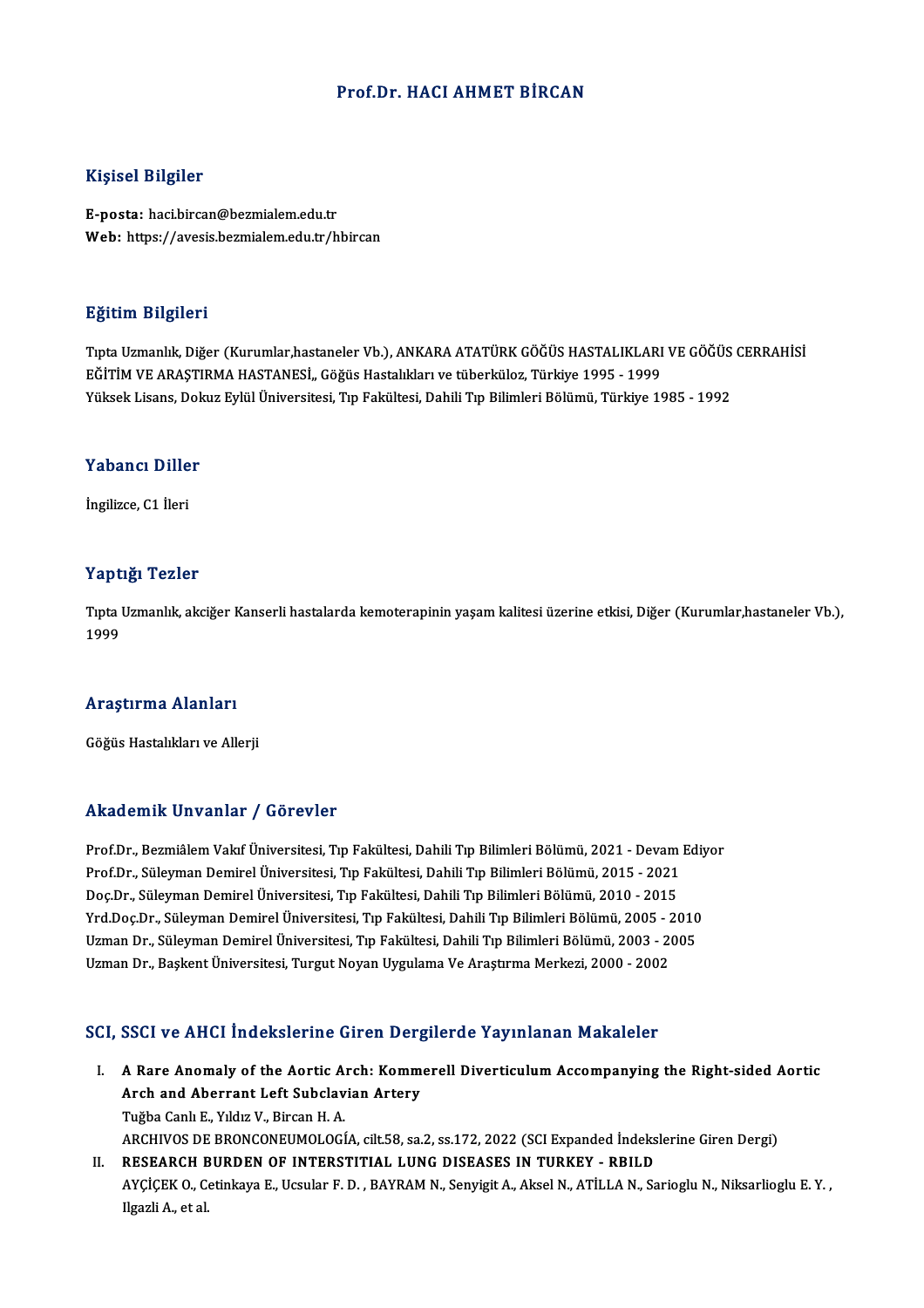SARCOIDOSIS VASCULITIS AND DIFFUSE LUNG DISEASES, cilt.39, sa.1, 2022 (SCI İndekslerine Giren Dergi)<br>De semplete bland seurt parameters predict disenseis and disease severity in ebetructive sle

SARCOIDOSIS VASCULITIS AND DIFFUSE LUNG DISEASES, cilt.39, sa.1, 2022 (SCI İndekslerine Giren Dergi)<br>III. Do complete blood count parameters predict diagnosis and disease severity in obstructive sleep<br>annes syndname? SARCOIDOSIS VASCU<br>Do complete blood<br>apnea syndrome?<br>Zarlu D. ÖZVUPT S Do complete blood count parameters p<br>apnea syndrome?<br>Zorlu D., ÖZYURT S., BİRCAN H. A. , Erturk A.<br>EUROPEAN REVIEW EOR MEDICAL AND PH.

apnea syndrome?<br>Zorlu D., ÖZYURT S., BİRCAN H. A. , Erturk A.<br>EUROPEAN REVIEW FOR MEDICAL AND PHARMACOLOGICAL SCIENCES, cilt.25, sa.11, ss.4027-4036, 2021 (SCI<br>İndekslerine Giren Dergi) Zorlu D., ÖZYURT S., BİRCA<br>EUROPEAN REVIEW FOR I<br>İndekslerine Giren Dergi)<br>Sarum biomarkars in n EUROPEAN REVIEW FOR MEDICAL AND PHARMACOLOGICAL SCIENCES, cilt.25, sa.11, ss.4027-4036, 2021 (SCI<br>Indekslerine Giren Dergi)<br>IV. Serum biomarkers in patients with stable and exacerbated COPD-bronchiectasis overlap syndrome<br>

- İndekslerine Giren Dergi)<br>Serum biomarkers in patients with stable and exacerbated CO<br>Sever Z. K. , BİRCAN H. A. , ŞİRİN F. B. , EVRİMLER Ş., ÇELİK S., Merd N.<br>CLINICAL PESPIRATORY JOURNAL sik 14. sa 11. ss 1922-1929-2920 Serum biomarkers in patients with stable and exacerbated COPD-bronchiectasis overlap<br>Sever Z. K., BİRCAN H. A., ŞİRİN F. B., EVRİMLER Ş., ÇELİK S., Merd N.<br>CLINICAL RESPIRATORY JOURNAL, cilt.14, sa.11, ss.1032-1039, 2020 ( Sever Z. K., BİRCAN H. A., ŞİRİN F. B., EVRİMLER Ş., ÇELİK S., Merd N.<br>CLINICAL RESPIRATORY JOURNAL, cilt.14, sa.11, ss.1032-1039, 2020 (SCI İndekslerine Giren Dergi)<br>V. The usefulness and prognostic value of Memorial Symp
- CLINICAL RESPIRATORY JOURNAL, cilt.14, sa.11, ss.1032-1039, 2020 (SCI İndekslerine<br>The usefulness and prognostic value of Memorial Symptom Assessment-Sho<br>Memorial Symptom Assessment Scale in assessment of lung cancer patie The usefulness and prognostic value of Memorial Symptom Asses<br>Memorial Symptom Assessment Scale in assessment of lung cance<br>BİRCAN H.A., Yalcin G.S., FİDANCI S., KARAİBRAHİMOĞLU A., Tuglu H.C.<br>SUPPOPTIVE CARE IN CANCER sil Memorial Symptom Assessment Scale in assessment of lung cancer patients<br>BİRCAN H. A. , Yalcin G. S. , FİDANCI S., KARAİBRAHİMOĞLU A., Tuglu H. C.<br>SUPPORTIVE CARE IN CANCER, cilt.28, sa.4, ss.2005-2014, 2020 (SCI İndeksleri BİRCAN H. A. , Yalcin G. S. , FİDANCI S., KARAİBRAHİMOĞLU A., Tuglu H. C.<br>SUPPORTIVE CARE IN CANCER, cilt.28, sa.4, ss.2005-2014, 2020 (SCI İndekslerine Giren Dergi)<br>VI. A New Promising Treatment Strategy for Carbon Mo
- SUPPORTIVE CARE<br>A New Promising<br>Oxygen Therapy<br>TOMBUK Ö, KARAN A New Promising Treatment Strategy for Carbon Monoxide Poisoning: High Flow<br>Oxygen Therapy<br>TOMRUK Ö., KARAMAN K., Erdur B., ARMAĞAN H. H. , BECEREN N. G. , Oskay A., BİRCAN H. A.<br>MEDICAL SCIENCE MONITOR ailt 25, 88,605,600 Oxygen Therapy<br>TOMRUK Ö., KARAMAN K., Erdur B., ARMAĞAN H. H. , BECEREN N. G. , Oskay A., BİRCAN H. A.<br>MEDICAL SCIENCE MONITOR, cilt.25, ss.605-609, 2019 (SCI İndekslerine Giren Dergi)

TOMRUK Ö., KARAMAN K., Erdur B., ARMAĞAN H. H. , BECEREN N. G. , Oskay A., BİRCAN H. A.<br>MEDICAL SCIENCE MONITOR, cilt.25, ss.605-609, 2019 (SCI İndekslerine Giren Dergi)<br>VII. Elongation factor-2 kinase (eEF-2K) expression MEDICAL SCIENCE MONITOR, cilt.25, ss.605-609, 2019 (SCI indekslerine Gir<br>Elongation factor-2 kinase (eEF-2K) expression is associated with<br>promotes proliferation, invasion and tumor growth of lung cancer<br>Pircon H.A., Curbu Elongation factor-2 kinase (eEF-2K) expression is associated with poor patient survival and<br>promotes proliferation, invasion and tumor growth of lung cancer<br>Bircan H. A. , Gurbuz N., Pataer A., CANER A., Kahraman N., Bayra **promotes<br>Bircan H. /<br>Ozpolat B.<br>LUNC CAN** Bircan H. A. , Gurbuz N., Pataer A., CANER A., Kahraman N., Bayraktar I<br>Ozpolat B.<br>LUNG CANCER, cilt.124, ss.31-39, 2018 (SCI İndekslerine Giren Dergi)<br>The diagnestis significance of signal pentide semplement C1r.

- Ozpolat B.<br>LUNG CANCER, cilt.124, ss.31-39, 2018 (SCI indekslerine Giren Dergi)<br>VIII. The diagnostic significance of signal peptide-complement C1r/C1s, Uegf, and Bmp1-epidermal<br>growth factor domain containing protein 1 loy LUNG CANCER, cilt.124, ss.31-39, 2018 (SCI İndekslerine Giren Dergi)<br>The diagnostic significance of signal peptide-complement C1r/C1s, Uegf, ar<br>growth factor domain-containing protein-1 levels in pulmonary embolism<br>Dirigan The diagnostic significance of signal peptide-complement C1r/C1s, Uegf, and Bmp1-<br>growth factor domain-containing protein-1 levels in pulmonary embolism<br>Dirican N., Duman A., Saglam G., Arslan A., ÖZTÜRK Ö., Atalay S., Bir growth factor domain-containing protein-1 levels in pulmonary embolism<br>Dirican N., Duman A., Saglam G., Arslan A., ÖZTÜRK Ö., Atalay S., Bircan A., AKKAYA A., ÇAKIR M.<br>ANNALS OF THORACIC MEDICINE, cilt.11, sa.4, ss.277-282 Dirican N., Duman A., Saglam G., Arslan A., ÖZTÜRK Ö., Atalay S., Bircan A., AKKAYA A., ÇAKIR M.<br>ANNALS OF THORACIC MEDICINE, cilt.11, sa.4, ss.277-282, 2016 (SCI İndekslerine Giren Dergi)<br>IX. Thiol/disulfide homeostas
- ANNALS<br>Thiol/di<br>cancer?<br><sup>Dirican N</sup> Thiol/disulfide homeostasis: A prognostic biomarker for patients with advanced non-small cell<br>cancer?<br>Dirican N., Dirican A., Sen O., Aynali A., Atalay S., BİRCAN H. A. , ÖZTÜRK Ö., Erdogan S., ÇAKIR M., AKKAYA A<br>REDOV REP

cancer?<br>Dirican N., Dirican A., Sen O., Aynali A., Atalay S., BİRCAN H. A. , ÖZTÜRK Ö., Erd<br>REDOX REPORT, cilt.21, sa.5, ss.197-203, 2016 (SCI İndekslerine Giren Dergi)<br>The elinisel significanea of hamatalagis naramatara i Dirican N., Dirican A., Sen O., Aynali A., Atalay S., BİRCAN H. A., ÖZTÜRK Ö., Erdogan S., ÇAKI<br>REDOX REPORT, cilt.21, sa.5, ss.197-203, 2016 (SCI İndekslerine Giren Dergi)<br>X. The clinical significance of hematologic param

- REDOX REPORT, cilt.21, sa.5, ss.197-203, 2016 (SCI İndekslerine Giren Dergi)<br>The clinical significance of hematologic parameters in patients with sarcoidosis<br>Dirican N., Anar C., Kaya S., BİRCAN H. A. , Colar H. H. , ÇAKIR The clinical significance of hematologic parameters in patients with sarcoidosis<br>Dirican N., Anar C., Kaya S., BİRCAN H. A. , Colar H. H. , ÇAKIR M.<br>CLINICAL RESPIRATORY JOURNAL, cilt.10, sa.1, ss.32-39, 2016 (SCI İndeksle
- Dirican N., Anar C., Kaya S., BİRCAN H. A. , Colar H. H. , ÇAKIR M.<br>CLINICAL RESPIRATORY JOURNAL, cilt.10, sa.1, ss.32-39, 2016 (SCI İndekslerine Giren Dergi)<br>XI. A new inflammatory prognostic index, based on C-reactive pr CLINICAL RESPIRATORY JOURNAL, cilt.10, sa.1, ss.32-39, 2016 (SCI İndekslerine Giren Dergi)<br>A new inflammatory prognostic index, based on C-reactive protein, the neutrophil to lymphocy<br>ratio and serum albumin is useful for XI. A new inflammatory prognostic index, based on C-reactive protein, the neutrophil to lymphocyte ratio and serum albumin is useful for predicting prognosis in non-small cell lung cancer cases Asian Pacific Journal of Cancer Prevention, cilt.17, sa.12, ss.6001-6006, 2016 (SCI Expanded İndekslerine Giren<br>Dergi) Dirican N., Dirican A., Anar C., Atalay S., ÖZTÜRK Ö., Bircan A., AKKAYA A., CAKIR M. Asian Pacific Journal of Cancer Prevention, cilt.17, sa.12, ss.6001-6006, 2016 (SCI Expanded Indekslerine Giren<br>Dergi)<br>XII. Patient and physician delay in the diagnosis and treatment of non-small cell lung cancer in Turkey
- YURDAKUL A. S. , Kocaturk C., Bayiz H., Gursoy S., Bircan A., Ozcan A., Akkoclu A., Uluorman F., Celik P., KÖKSAL D.,<br>et al. Patie<br>YURI<br>et al.<br>CANC YURDAKUL A. S. , Kocaturk C., Bayiz H., Gursoy S., Bircan A., Ozcan A., Akkoclu A., Uluori<br>et al.<br>CANCER EPIDEMIOLOGY, cilt.39, sa.2, ss.216-221, 2015 (SCI İndekslerine Giren Dergi)<br>Elevated serum matrix metallenreteinase

- et al.<br>CANCER EPIDEMIOLOGY, cilt.39, sa.2, ss.216-221, 2015 (SCI İndekslerine Giren Dergi)<br>XIII. Elevated serum matrix metalloproteinase-2 and-9 and their correlations with severity of disease in<br> CANCER EPIDEMIOLOGY, cilt.39, sa.2, ss.216-221, 20<br>Elevated serum matrix metalloproteinase-2 an<br>patients with community-acquired pneumonia<br>PIPCAN H A CAKIP M Kapulu L V Sutau P Kaya i Elevated serum matrix metalloproteinase-2 and-9 and the:<br>patients with community-acquired pneumonia<br>BİRCAN H.A.,ÇAKIR M., Kapulu I.Y., Sutcu R., Kaya S., ÖZTÜRKÖ.<br>TURKISH JOURNAL OF MEDICAL SCIENCES silt 45, 82,2,8502,500 patients with community-acquired pneumonia<br>BİRCAN H. A. , ÇAKIR M., Kapulu I. Y. , Sutcu R., Kaya S., ÖZTÜRK Ö.<br>TURKISH JOURNAL OF MEDICAL SCIENCES, cilt.45, sa.3, ss.593-599, 2015 (SCI İndekslerine Giren Dergi)<br>ECEP and K BİRCAN H. A. , ÇAKIR M., Kapulu I. Y. , Sutcu R., Kaya S., ÖZTÜRK Ö.<br>TURKISH JOURNAL OF MEDICAL SCIENCES, cilt.45, sa.3, ss.593-599, 2015 (SCI İndekslerine Giren I<br>XIV. EGFR and KRAS mutations in Turkish non-small cell lun
- BİRCAN S., Baloglu H., Kucukodaci Z., Bircan A.<br>MEDICAL ONCOLOGY, cilt.31, sa.8, 2014 (SCI İndekslerine Giren Dergi) EGFR and KRAS mutations in Turkish non-small cell lung cancer patients: a pilot study BIRCAN S., Baloglu H., Kucukodaci Z., Bircan A.<br>MEDICAL ONCOLOGY, cilt.31, sa.8, 2014 (SCI Indekslerine Giren Der<br>XV. Broncholithiasis with Recurrent Lithoptysis: A Case Report<br>Pingan A. Opur D. Vilman A.
- MEDICAL ONCOLOGY, cilt.3<br>Broncholithiasis with Re<br>Bircan A., Onur D., Yilmaz A.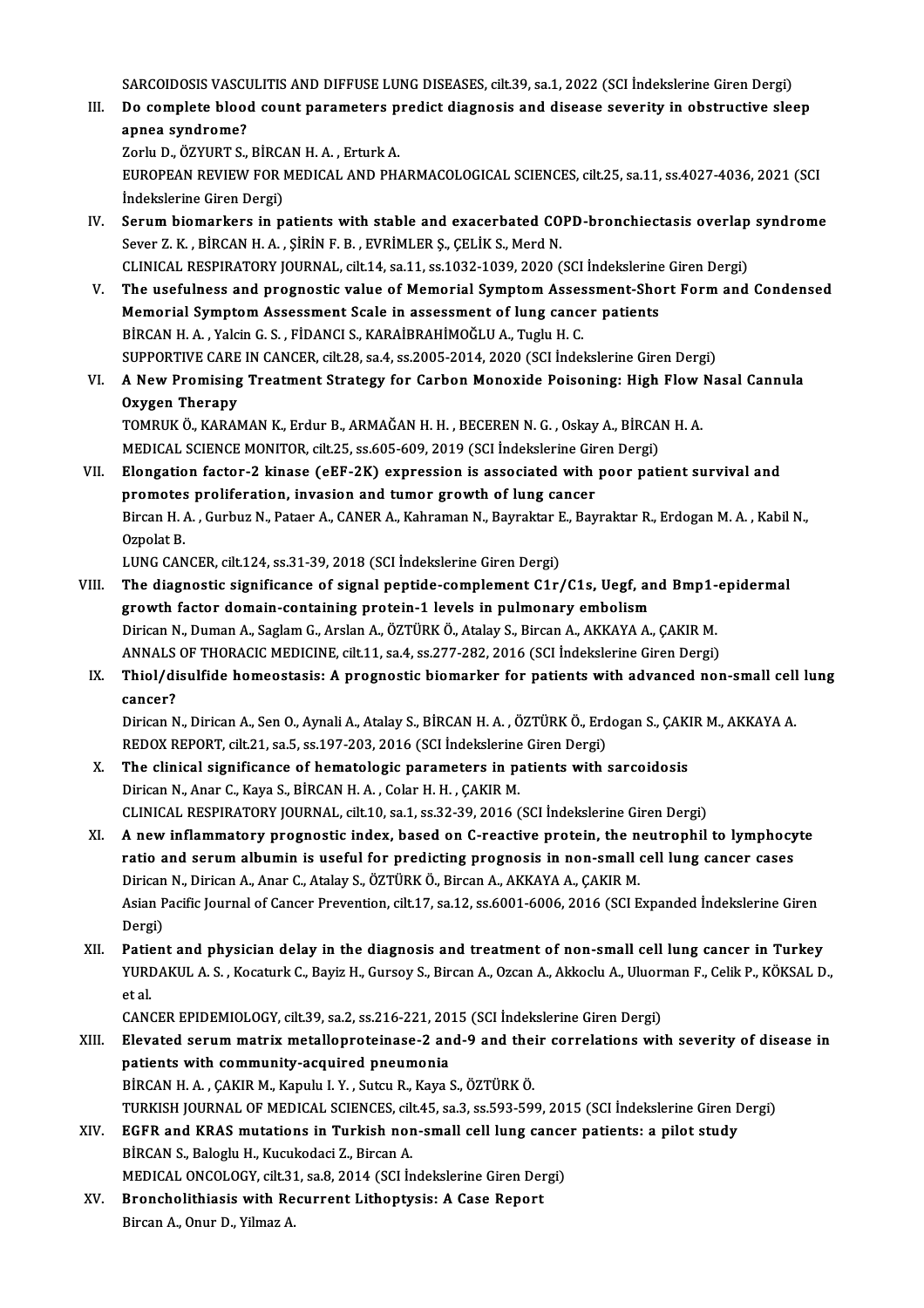MEDICAL PRINCIPLES AND PRACTICE, cilt.23, sa.1, ss.83-85, 2014 (SCI İndekslerine Giren Dergi)<br>A sasa of multi daug resistant, intrespenial tubergularnas, presenting with haqdashe

- MEDICAL PRINCIPLES AND PRACTICE, cilt.23, sa.1, ss.83-85, 2014 (SCI Indekslerine Giren Dergi<br>XVI. A case of multi-drug-resistant, intracranial tuberculomas, presenting with headache<br>XII. B PAVAN A WAYA O Ardin E L BIRCAN H MEDICAL PRINCIPLES AND PRACTICE, cilt.23, sa.1, ss.83-85, 2014 (SCI İndekslerine G<br>A case of multi-drug-resistant, intracranial tuberculomas, presenting with h<br>YÜREKLİ V. A. , KAYA O., Aydin F. I. , BİRCAN H. A. , KUTLUHAN A case of multi-drug-resistant, intracranial tuberculomas, presenting with headache<br>YÜREKLİ V. A. , KAYA O., Aydin F. I. , BİRCAN H. A. , KUTLUHAN S., KAYAN M., Gonen I.<br>INDIAN JOURNAL OF PATHOLOGY AND MICROBIOLOGY, cilt.5 YÜREKLİ V. A., KAYA O., Aydin F. I., BİRCAN H. A., KUTLUHAN S., KAYAN M., Gonen I.
- XVII. Patient and doctor delays in the diagnosis and treatment of non-small cell lung cancer in Turkey Dergi)<br>Patient and doctor delays in the diagnosis and treatment of non-small cell lung cancer in Turkey<br>Yurdakul A., Kocaturk C., Bayiz H., Gursoy S., Bircan A., Ozcan A., Akkoclu A., Uluorman F., Celik P., KÖKSAL D., et a Patient and doctor delays in the diagnosis and treatment of non-small c<br>Yurdakul A., Kocaturk C., Bayiz H., Gursoy S., Bircan A., Ozcan A., Akkoclu A., Uluor<br>EUROPEAN RESPIRATORY JOURNAL, cilt.42, 2013 (SCI İndekslerine Gi Yurdakul A., Kocaturk C., Bayiz H., Gursoy S., Bircan A., Ozcan A., Akkoclu A., Uluorma<br>EUROPEAN RESPIRATORY JOURNAL, cilt.42, 2013 (SCI Indekslerine Giren Dergi)<br>XVIII. A Case of Extranodal Marginal Zone Lymphoma of the L
- EUROPEAN RESPIRATORY JOURNAL, cilt.42, 2013 (SCI İndekslerine Giren D<br>A Case of Extranodal Marginal Zone Lymphoma of the Lung: Case<br>Bektas S. S., BİRCAN S., Bircan A., Yavuz G., Gunes S., Sirmali M., Alanoglu G.<br>TURKIYE KI A Case of Extranodal Marginal Zone Lymphoma of the Lung: Case Report<br>Bektas S. S. , BİRCAN S., Bircan A., Yavuz G., Gunes S., Sirmali M., Alanoglu G.<br>TURKIYE KLINIKLERI TIP BILIMLERI DERGISI, cilt.32, sa.2, ss.549-554, 201 Bektas S. S. , BİRCAN S., Bircan A., Yavuz G., Gunes S., Sirmali M., Alanoglu G.<br>TURKIYE KLINIKLERI TIP BILIMLERI DERGISI, cilt.32, sa.2, ss.549-554, 2012 (SCI İndekslerine Giren Der<br>XIX. A Simple Clinical Model Compos TURKIYE KLINIKLERI TIP BILIMLERI DERGISI<br>A Simple Clinical Model Composed of EC<br>Predicting Severe Pulmonary Embolism<br>Birgan A. Karadariz N. Ordan A. CAKIB M. V. A Simple Clinical Model Composed of ECG, Shock Index, and Arte:<br>Predicting Severe Pulmonary Embolism<br>Bircan A., Karadeniz N., Ozden A., ÇAKIR M., VAROL E., Oyar O., Ozaydin M.<br>CLINICAL AND APPLIED TUROMPOSIS UEMOSTASIS, si Predicting Severe Pulmonary Embolism<br>Bircan A., Karadeniz N., Ozden A., ÇAKIR M., VAROL E., Oyar O., Ozaydin M.<br>CLINICAL AND APPLIED THROMBOSIS-HEMOSTASIS, cilt.17, sa.2, ss.188-196, 2011 (SCI İndekslerine Giren Dergi)<br>Pul Bircan A., Karadeniz N., Ozden A., ÇAKIR M., VAR<br>CLINICAL AND APPLIED THROMBOSIS-HEMOST<br>XX. Pulmonary carcinosarcoma: a case report.
- CLINICAL AND APPLIED THROMBOSIS-HEMOSTASIS, cilt.17, sa.2, ss.188-196,<br>Pulmonary carcinosarcoma: a case report.<br>Bektaş S. S. , Bircan S., Bircan A., Sirmali M., Günes S., Bozkurt K. K. , Devrim T.<br>Turk pateleji devrisi, si Pulmonary carcinosarcoma: a case report.<br>Bektaş S. S. , Bircan S., Bircan A., Sirmali M., Günes S., Bozkurt K. K. , Devrim T.<br>Turk patoloji dergisi, cilt.27, sa.1, ss.68-72, 2011 (SCI Expanded İndekslerine Giren Dergi) Bektaş S. S. , Bircan S., Bircan A., Sirmali M., Günes S., Bozkurt K. K. , Devrim T.<br>Turk patoloji dergisi, cilt.27, sa.1, ss.68-72, 2011 (SCI Expanded Indekslerine Giren Dergi)<br>XXI. Maspin, VEGF and p53 Expression in Smal
- Turk patoloji dergisi, cilt.27, sa.1, ss.68-72, 2011 (SCI E<br>Maspin, VEGF and p53 Expression in Small Biop<br>Relationship with Clinicopathologic Parameters<br>Birgan A, BingAN S, Kanuguagh: N, Sangua N, ÖZTÜP Maspin, VEGF and p53 Expression in Small Biopsies of Primary<br>Relationship with Clinicopathologic Parameters<br>Bircan A., BİRCAN S., Kapucuoglu N., Songur N., ÖZTÜRK Ö., AKKAYA A.<br>PATHOLOGY & ONGOLOGY PESEARCH silt 16 sa 4 se Relationship with Clinicopathologic Parameters<br>Bircan A., BİRCAN S., Kapucuoglu N., Songur N., ÖZTÜRK Ö., AKKAYA A.<br>PATHOLOGY & ONCOLOGY RESEARCH, cilt.16, sa.4, ss.553-561, 2010 (SCI İndekslerine Giren Dergi) Bircan A., BİRCAN S., Kapucuoglu N., Songur N., ÖZTÜRK Ö., AKKAYA A.<br>PATHOLOGY & ONCOLOGY RESEARCH, cilt.16, sa.4, ss.553-561, 2010 (SCI İndekslerine Giren Dergi)<br>XXII. Respiratory Symptoms, Pulmonary Function, and Rep
- PATHOLOGY &<br>Respiratory S<br>Health Study<br>Songur N AVD Respiratory Symptoms, Pulmonary Function, and Reproductive Hist<br>Health Study<br>Songur N., AYDIN Z. D. , ÖZTÜRK Ö., Sahin U., Khayri U., Bircan A., AKKAYA A.<br>JOUPNAL OF WOMENS HEALTH, silt 19, sa 6, ss 1145, 1154, 2010 (SCL i Health Study<br>Songur N., AYDIN Z. D. , ÖZTÜRK Ö., Sahin U., Khayri U., Bircan A., AKKAYA A.<br>JOURNAL OF WOMENS HEALTH, cilt.19, sa.6, ss.1145-1154, 2010 (SCI İndekslerine Giren Dergi)<br>The ettitude teward tebesse dependense a
	-

Songur N., AYDIN Z. D. , ÖZTÜRK Ö., Sahin U., Khayri U., Bircan A., AKKAYA A.<br>JOURNAL OF WOMENS HEALTH, cilt.19, sa.6, ss.1145-1154, 2010 (SCI İndekslerine Giren Dergi)<br>XXIII. The attitude toward tobacco dependence and bar JOURNAL OF WOMENS HEALTH, cilt.19, sa<br>The attitude toward tobacco depende<br>among Turkish general practitioners<br>Coliumal: M. ÖZTÜPKÖ, Birgan A. AKKAN GokirmakM.,ÖZTÜRKÖ.,BircanA.,AKKAYAA.

INTERNATIONAL JOURNAL OF PUBLIC HEALTH, cilt.55, sa.3, ss.177-183, 2010 (SCI İndekslerine Giren Dergi)

- Gokirmak M., ÖZTÜRK Ö., Bircan A., AKKAYA A.<br>INTERNATIONAL JOURNAL OF PUBLIC HEALTH, cilt.55, sa.3, ss.177-183, 2010 (SCI İndekslerine Giren Dergi)<br>XXIV. Alopecia Areata Associated with Thymoma Presenting as a Diffuse Mesothelioma: Rare Concomitant Presentation<br>Songur N., Basak P. Y., ÖZTÜRK Ö., SAK S., Cerci S. S., Sirmali M., Bircan A. Alopecia Areata Associated with Thymoma Presenting as a Diffus<br>Mesothelioma: Rare Concomitant Presentation<br>Songur N., Basak P.Y., ÖZTÜRK Ö., SAK S., Cerci S. S., Sirmali M., Bircan A.<br>TURKIVE KLINIKLEDLTIR BILIMLERLDERCISL
- TURKIYE KLINIKLERI TIP BILIMLERI DERGISI, cilt.30, sa.1, ss.435-438, 2010 (SCI İndekslerine Giren Dergi) Songur N., Basak P. Y., ÖZTÜRK Ö., SAK S., Cerci S. S., Sirmali M., Bircan A.<br>TURKIYE KLINIKLERI TIP BILIMLERI DERGISI, cilt.30, sa.1, ss.435-438, 20<br>XXV. Transverse leukonychia (Mees' lines) associated with docetaxel<br>Coub
- TURKIYE KLINIKLERI TIP BILIMLERI DERGISI, cilt.30, sa.<br>Transverse leukonychia (Mees' lines) associated v<br>Ceyhan A. M. , YILDIRIM M., BİRCAN H. A. , Karayigit D. Z.<br>JOUPMAL OF DEPMATOLOCY silt 37, sa 2, sa 188, 189, 20 Ceyhan A. M. , YILDIRIM M., BİRCAN H. A. , Karayigit D. Z.<br>JOURNAL OF DERMATOLOGY, cilt.37, sa.2, ss.188-189, 2010 (SCI İndekslerine Giren Dergi) Ceyhan A. M. , YILDIRIM M., BİRCAN H. A. , Karayigit D. Z.<br>JOURNAL OF DERMATOLOGY, cilt.37, sa.2, ss.188-189, 2010 (SCI İndekslerine Giren Dergi)<br>XXVI. Maspin, VEGF and p53 expressions in primary lung cancer and relati
- **JOURNAL OF<br>Maspin, VEG<br>parameters<br><sup>Pircon A P</sub>ip**</sup> Maspin, VEGF and p53 expressions in primary lung cancer and<br>parameters<br>Bircan A., BİRCAN S., Kapucuoglu N., Songur N., ÖZTÜRK Ö., AKKAYA A.<br>VIRCHOWS ARCHIV silt 455 ss 347 3000 (SCL İndekslerine Giren Ders

parameters<br>Bircan A., BİRCAN S., Kapucuoglu N., Songur N., ÖZTÜRK Ö., AKKAYA A.<br>VIRCHOWS ARCHIV, cilt.455, ss.347, 2009 (SCI İndekslerine Giren Dergi)<br>Observations en anyiranmental asbestes expesure in a bish risk

- Bircan A., BİRCAN S., Kapucuoglu N., Songur N., ÖZTÜRK Ö., AKKAYA A.<br>VIRCHOWS ARCHIV, cilt.455, ss.347, 2009 (SCI İndekslerine Giren Dergi)<br>XXVII. Observations on environmental asbestos exposure in a high risk area<br>Sabin I VIRCHOWS ARCHIV, cilt.455, ss.347, 2009 (SCI İndek:<br>Observations on environmental asbestos expos<br>Sahin U., ÖZTÜRK Ö., Songur N., Bircan A., AKKAYA A.<br>RESPIROLOCY, silt 14, sa 4, ss 579, 582, 2009 (SCI İnd Observations on environmental asbestos exposure in a high risk ar<br>Sahin U., ÖZTÜRK Ö., Songur N., Bircan A., AKKAYA A.<br>RESPIROLOGY, cilt.14, sa.4, ss.579-582, 2009 (SCI İndekslerine Giren Dergi)<br>Habitual Sporing in Brimary RESPIROLOGY, cilt 14, sa 4, ss 579-582, 2009 (SCI Indekslerine Giren Dergi)
- Sahin U., ÖZTÜRK Ö., Songur N., Bircan A., AKKAYA A.<br>RESPIROLOGY, cilt.14, sa.4, ss.579-582, 2009 (SCI İndekslerine Giren Dergi)<br>XXVIII. Habitual Snoring in Primary School Children: Prevalence and Association with Slee Sahin U., ÖZTÜRKÖ., ÖZTÜRKM., Songur N., Bircan A., AKKAYA A. Disorders and School Performance<br>Sahin U., ÖZTÜRK Ö., ÖZTÜRK M., Songur N., Bircan A., AKKAYA A.<br>MEDICAL PRINCIPLES AND PRACTICE, cilt.18, sa.6, ss.458-465, 2009 (SCI İndekslerine Giren Dergi)<br>Effecte of body weight cunnes

Sahin U., ÖZTÜRK Ö., ÖZTÜRK M., Songur N., Bircan A., AKKAYA A.<br>MEDICAL PRINCIPLES AND PRACTICE, cilt.18, sa.6, ss.458-465, 2009 (SCI İndekslerine Giren Dergi)<br>XXIX. Effects of body weight supported treadmill training on c MEDICAL PRINCIPLES AND PRACTICE, cilt.18, sa.*t*<br>Effects of body weight supported treadmill<br>patients with incomplete spinal cord injury<br>Sauunak E. SAVAS S. ÖZTÜRKÖ, Haun E. Birgan Effects of body weight supported treadmill training on cardiac and pulmonary functions in the patients with incomplete spinal cord injury<br>Soyupek F., SAVAŞ S., ÖZTÜRK Ö., Ilgun E., Bircan A., AKKAYA A.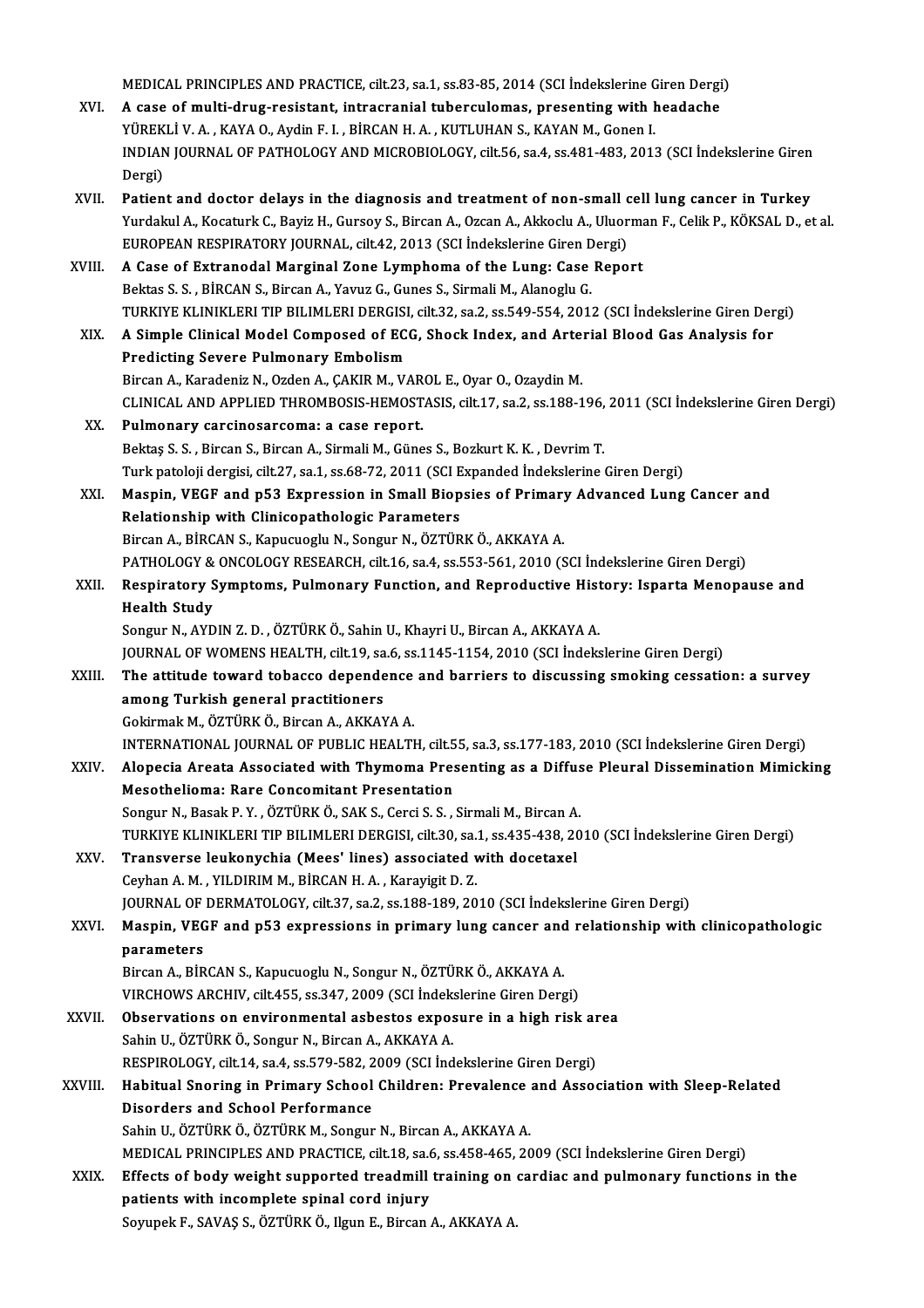JOURNAL OF BACK AND MUSCULOSKELETAL REHABILITATION, cilt.22, sa.4, ss.213-218, 2009 (SCI İndekslerine<br>Ciron Dargi) JOURNAL OF<br>Giren Dergi)<br>Total Antion JOURNAL OF BACK AND MUSCULOSKELETAL REHABILITATION, cilt.22, sa.4, ss.213-218, 2009 (SCI İndeksler<br>Giren Dergi)<br>XXX. Total Antioxidant Capacity and C-Reactive Protein Levels in Patients with Community-Acquired<br>Proumania Giren Dergi)

| XXX.          | Total Antioxidant Capacity and C-Reactive Protein Levels in Patients with Community-Acquired                           |
|---------------|------------------------------------------------------------------------------------------------------------------------|
|               | Pneumonia                                                                                                              |
|               | Bircan A., Suetcue R., Goekirmak M., Hicyilmaz H., AKKAYA A., Oeztuerk O.                                              |
|               | TURKISH JOURNAL OF MEDICAL SCIENCES, cilt.38, sa.6, ss.537-544, 2008 (SCI İndekslerine Giren Dergi)                    |
| XXXI.         | Mineral status of COPD patients under long-term inhaled corticosteroid therapy.                                        |
|               | Buyukkaplan U.S., Akkaya A., Yildiz M., Bircan A., Aksoy Dogan A., Ozturk O.                                           |
|               | Journal of prosthodontics : official journal of the American College of Prosthodontists, cilt.17, sa.6, ss.462-7, 2008 |
|               | (SCI Expanded İndekslerine Giren Dergi)                                                                                |
| XXXII.        | C-reactive protein levels in patients with chronic obstructive pulmonary disease: Role of infection                    |
|               | Bircan A., Gokirmak M., Kilic O., ÖZTÜRK Ö., AKKAYA A.                                                                 |
|               | MEDICAL PRINCIPLES AND PRACTICE, cilt.17, sa.3, ss.202-208, 2008 (SCI İndekslerine Giren Dergi)                        |
| <b>XXXIII</b> | [A rare agent of pneumonia: Brucella melitensis].                                                                      |
|               | Oztürk O., Akçam Z., Sahin U., Bircan A., Akkaya A., Yayli G.                                                          |
|               | Tuberkuloz ve toraks, cilt.56, sa.4, ss.443-7, 2008 (SCI Expanded Indekslerine Giren Dergi)                            |
| XXXIV.        | Bilateral benign endobronchial schwannomas.                                                                            |
|               | Bircan A., Kapucuoglu N., Ozturk O., Ciris M., Gokirmak M., Akkaya A.                                                  |
|               | Annals of Saudi medicine, cilt.27, sa.5, ss.375-7, 2007 (SCI Expanded İndekslerine Giren Dergi)                        |
| XXXV.         | Mediastinal tuberculous lymphadenitis with anthracosis as a cause of vocal cord paralysis.                             |
|               | Bircan H. A., Bircan S., Oztürk O., Ozyurt S., Sahin U., Akkaya A.                                                     |
|               | Tuberkuloz ve toraks, cilt.55, sa.4, ss.409-13, 2007 (SCI Expanded Indekslerine Giren Dergi)                           |
| XXXVI.        | Evaluation of patients followed up in a cigarette cessation clinic                                                     |
|               | Akkaya A., ÖZTÜRK Ö., Cobanoglu H., Bircan H. A., Simsek S., Sahin U.                                                  |
|               | RESPIROLOGY, cilt.11, sa.3, ss.311-316, 2006 (SCI Indekslerine Giren Dergi)                                            |
| XXXVII.       | [C-reactive protein, leukocyte count and ESR in the assessment of severity of community-acquired                       |
|               | pneumonia].                                                                                                            |
|               | Bircan A., Kaya O., Gökirmak M., Oztürk O., Sahin U., Akkaya A.                                                        |
|               | Tuberkuloz ve toraks, cilt.54, sa.1, ss.22-9, 2006 (SCI Expanded İndekslerine Giren Dergi)                             |
| XXXVIII.      | Absence of pulmonary uptake of Tc-99m methylenediphosphonate in alveolar microlithiasis                                |
|               | Sahin U., Yildiz M., Bircan H. A., Akkaya A., Candir O.                                                                |
|               | ANNALS OF NUCLEAR MEDICINE, cilt.18, sa.8, ss.695-698, 2004 (SCI İndekslerine Giren Dergi)                             |
| XXXIX.        | Effects of atmospheric sulphur dioxide and particulate matter concentrations on emergency room                         |
|               | admissions due to asthma in Ankara.                                                                                    |
|               | Berktas B. M., Bircan A.                                                                                               |
|               | Tuberkuloz ve toraks, cilt.51, sa.3, ss.231-8, 2003 (SCI Expanded Indekslerine Giren Dergi)                            |

# 1 uberkuloz ve toraks, citt.51, sa.5, ss.251-8, 20<br>Diğer Dergilerde Yayınlanan Makaleler

|    | Diğer Dergilerde Yayınlanan Makaleler                                                                             |
|----|-------------------------------------------------------------------------------------------------------------------|
| П. | Aspergilloma and Idiopathic Pulmonary Fibrosis: A Rare Coexistence.                                               |
|    | Bircan H.A., Akcan A.                                                                                             |
|    | Süleyman Demirel Üniversitesi Tıp Fakültesi Dergisi, cilt.28, sa.2, ss.351-354, 2021 (Hakemli Üniversite Dergisi) |
| Н. | Regional distribution of genetic mutation in lung cancer in Turkey (REDIGMA).                                     |
|    | Ozcelik N., Aksel N., BÜLBÜL Y., Erdogan Y., Guldaval F., Gul S. K., Bircan A., Can A., Oz N., Senturk A., et al. |
|    | Tuberlarleg us topolse sit 67 so 2 so 107 204 2010 (Dižen Vunumlega Helsemli Dengileri)                           |

- Regional distribution of genetic mutation in lung cancer in Turkey (REDIGMA).<br>Ozcelik N., Aksel N., BÜLBÜL Y., Erdogan Y., Guldaval F., Gul S. K. , Bircan A., Can A., Oz N., Se<br>Tuberkuloz ve toraks, cilt.67, sa.3, ss.197-2 Ozcelik N., Aksel N., BÜLBÜL Y., Erdogan Y., Guldaval F., Gul S. K. , Bircan A., Can A., Oz I<br>Tuberkuloz ve toraks, cilt.67, sa.3, ss.197-204, 2019 (Diğer Kurumların Hakemli Dergi<br>III. Combined pulmonary fibrosis and emphy
- Tuberkuloz ve toraks,<br>Combined pulmonal<br>BİRCAN H. A. , Celik H.<br>CUKUROVA MEDICAL Combined pulmonary fibrosis and emphysema syndrome: two case reports<br>BİRCAN H.A., Celik H.<br>CUKUROVA MEDICAL JOURNAL, cilt.44, sa.1, ss.249-254, 2019 (ESCI İndekslerine Giren Dergi)<br>Seluble Unakinese Pleaminessen Astivator
- BİRCAN H. A. , Celik H.<br>CUKUROVA MEDICAL JOURNAL, cilt.44, sa.1, ss.249-254, 2019 (ESCI İndekslerine Giren Dergi)<br>IV. Soluble Urokinase Plasminogen Activator Receptor (suPAR) in the Diagnosis of Pulmonary Embolism<br>Dirican CUKUROVA MEDICAL JOURNAL, cilt.44, sa.1, ss.249-254, 2019 (ESCI İndeksler<br>Soluble Urokinase Plasminogen Activator Receptor (suPAR) in the D<br>Dirican N., Aynali A., ÇAKIR M., Atalay S., BİRCAN H. A. , ÖZTÜRK Ö., AKKAYA A.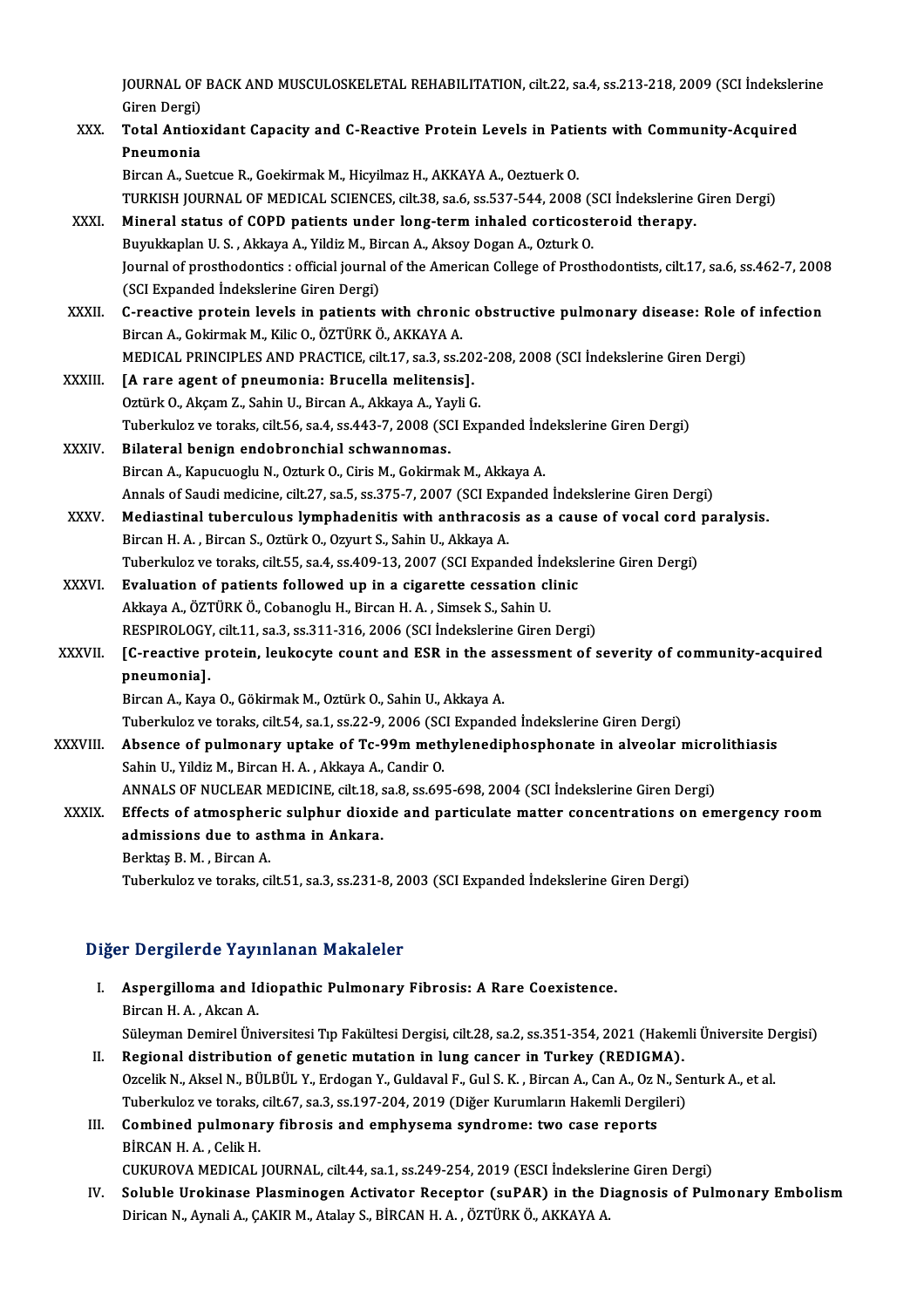| XIV.          | ÖZTÜRK Ö., Bircan H. A., Simsek S., AKKAYA A., Sahin U.<br>EURASIAN JOURNAL OF PULMONOLOGY, cilt.7, sa.2, ss.64-69, 2005 (ESCI İndekslerine Giren Dergi)<br>The effect of delayed fluid resuscitation on lung oxidative stress and antioxidant vitamin levels in a<br>rat model of controlled hemorrhagic shock 2016 |
|---------------|----------------------------------------------------------------------------------------------------------------------------------------------------------------------------------------------------------------------------------------------------------------------------------------------------------------------|
| XII.<br>XIII. | SPONTANEOUS HEMOTHORAX DUE TO RUPTURED PULMONARY INFARCTION AFTER<br>ANTICOAGULATION WITH ENOXAPARIN: A CASE REPORT<br>Bircan H. A., Sahin U., AKKAYA A.<br>EURASIAN JOURNAL OF PULMONOLOGY, cilt.8, sa.1, ss.33-36, 2006 (ESCI Indekslerine Giren Dergi)<br>Tuberculosis Screening Results in Karaman               |
|               | eritrosit sedimentasyon hızının yeri<br>BİRCAN H.A., kaya ö., gökırmak m., ÖZTÜRK Ö., ŞAHİN Ü., AKKAYA A.<br>Tüberküloz toraks, cilt.54, sa.1, ss.22-29, 2006 (Diğer Kurumların Hakemli Dergileri)                                                                                                                   |
| XI.           | <b>Army Service</b><br>ÖZTÜRK Ö., Bircan H. A., Ozyurt S., AKKAYA A., Sahin U.<br>TURKISH THORACIC JOURNAL, cilt.9, sa.2, ss.64-67, 2008 (ESCI Indekslerine Giren Dergi)<br>Toplum Kökenli pnömonilerin ağırlığınındeğerlendirilmesinde C reaktif protein lökosit sayısı ve                                          |
| X.            | KAYAN M., ÖZTÜRK Ö., üstün E. D., munduz m., BİRCAN H. A., KAYAN F., YÜREKLİ V. A.<br>SDÜ Tıp Fak.Derg, cilt.23, sa.1, ss.20-25, 2016 (Diğer Kurumların Hakemli Dergileri)<br>The Distribution of BCG Scars and Scanning for Tuberculosis in Young Adults To Be Drafted Into                                         |
| IX            | MTB Tuberculosis Associated with Multiple Intracranial Tuberculomas in Two Cases and Tubercular<br><b>Brain Abscess</b>                                                                                                                                                                                              |
| VIII.         | Effects on prognosis of hematologic parameters in patients with small cell lung cancer<br>Dirican N., Anar C., Atalay S., ÖZTÜRK Ö., BİRCAN H. A., ÇAKIR M., AKKAYA A.<br>CUKUROVA MEDICAL JOURNAL, cilt.41, sa.2, ss.331-339, 2016 (ESCI İndekslerine Giren Dergi)                                                  |
| VII.          | Akciğerde Solid Kitle Görüntüsü Veren Tüberküloz Olgusu<br>DİRİCAN N., PINAR M., KAYA Ş., BİRCAN H. A., DÖNGEL İ., ÇAKIR M.<br>Int J Basic Clin Med., cilt.4, sa.1, ss.39-42, 2016 (Diğer Kurumların Hakemli Dergileri)                                                                                              |
|               | <b>Treatment with Dabigatran</b><br>BİRCAN H.A., ALANOĞLU E.G.<br>EURASIAN JOURNAL OF MEDICINE, cilt.48, sa.1, ss.65-68, 2016 (ESCI Indekslerine Giren Dergi)                                                                                                                                                        |
| VI.           | Dirican N., Bagci O., Uz E., ÖZTÜRK Ö., BİRCAN H. A., Dirican A.<br>JOURNAL OF CLINICAL AND ANALYTICAL MEDICINE, cilt.7, ss.165-167, 2016 (ESCI İndekslerine Giren Dergi)<br>Massive Pulmonary Embolism in a Patient with Heparin Induced Thrombocytopenia: Successful                                               |
| V.            | JOURNAL OF CLINICAL AND ANALYTICAL MEDICINE, cilt.8, sa.1, ss.6-9, 2017 (ESCI İndekslerine Giren Dergi)<br>Evaluation of Heterozygous Deletion of TP53 Gene in Pleural Fluid Samples: A Case Series of 11<br><b>Patients</b>                                                                                         |

- Andra Alexandro 7 Sean<br>Acute eosinophilic p:<br>Dogan C., BİRCAN H. A.<br>22th International Core Acute eosinophilic pneumonia due to heroin inhalation<br>Dogan C., BİRCAN H. A.<br>28th International Congress of the European-Respiratory-Society (ERS), Paris, Fransa, 15 - 19 Eylül 2018, cilt.52<br>Patie And Begianal Distribution
- Dogan C., BİRCAN H. A.<br>28th International Congress of the European-Respiratory-Society (ERS), Paris, Fransa, 15 19 Eylül 20:<br>II. Ratio And Regional Distribution Of Genetic Mutation In Lung Cancer In Turkey (REDIGMA)<br>Ozce 28th International Congress of the European-Respiratory-Society (ERS), Paris, Fransa, 15 - 19 Eylül 20<br>Ratio And Regional Distribution Of Genetic Mutation In Lung Cancer In Turkey (REDIGMA)<br>Ozcelik N., ÖZLÜ T., Aksel N., B Ratio And Regional Distribution Of Genetic Mutation In Lung Cancer In Turkey (REDIGMA)<br>Ozcelik N., ÖZLÜ T., Aksel N., BÜLBÜL Y., Erdogan Y., Guldaval F., Gul S. K. , Bircan A., Can A., Oz N., et al.<br>28th International Cong Ozcelik N., ÖZLÜ T., Aksel N., BÜLBÜL Y., Erdogan Y., Guldaval F., Gul S. K., Bircan A., Can A., Oz N., 6<br>28th International Congress of the European-Respiratory-Society (ERS), Paris, Fransa, 15 - 19 Eyl<br>III. EGFR and KRAS
- 28th International Congress of the European<br><mark>EGFR and KRAS Mutations in Non-Small</mark><br>Bircan S., Baloglu H., Kucukodaci Z., Bircan A.